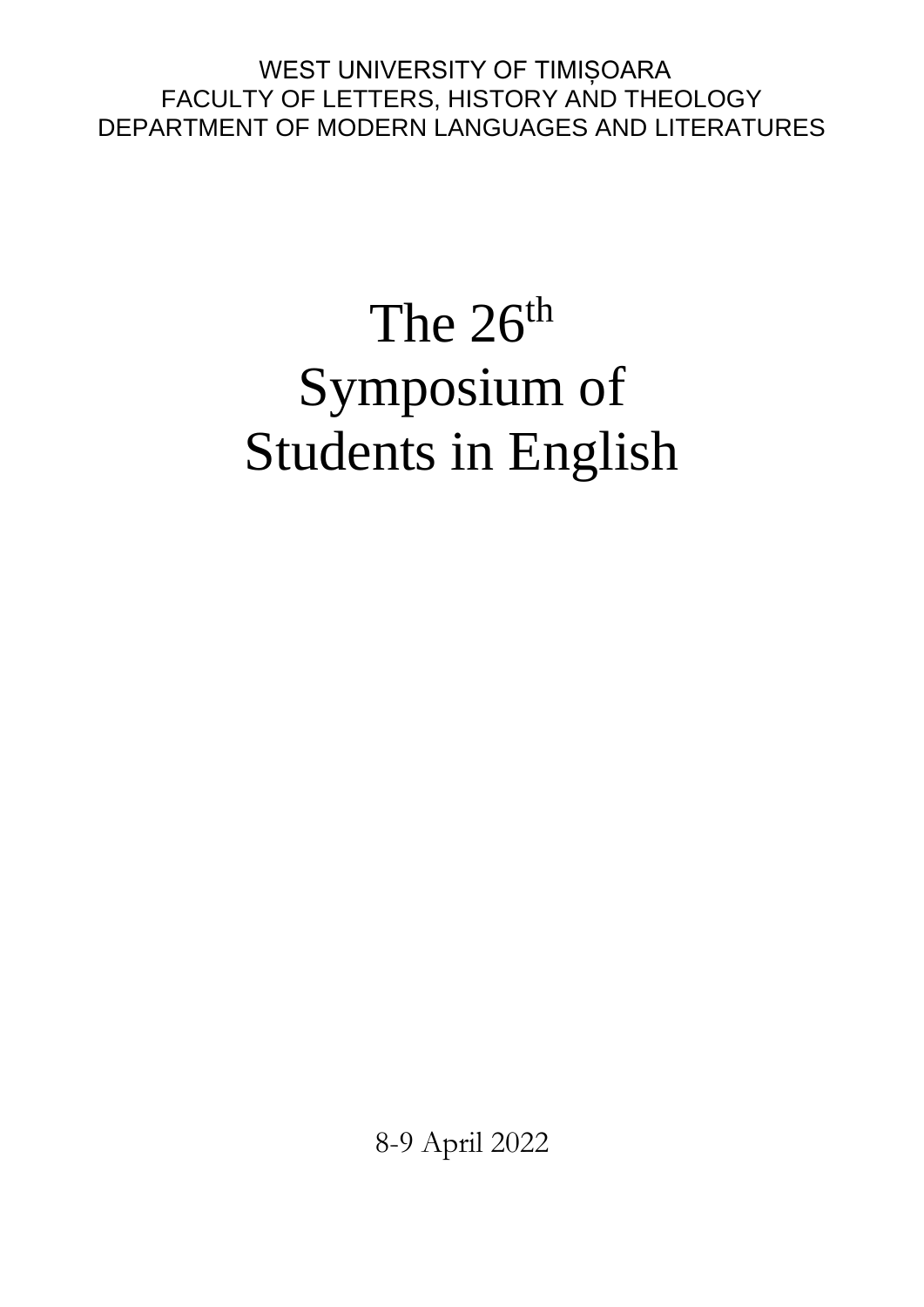## The 26<sup>th</sup> Symposium of Students in English 8 April 2022

| $8.30 - 6.30$ |                                                                                                       |
|---------------|-------------------------------------------------------------------------------------------------------|
| 09.00-9.30    | Registration                                                                                          |
|               | Official address [in person - room A11]                                                               |
|               | Dr. Loredana Pungă, Dean of the Faculty of Letters, History and Theology                              |
|               | Dr. Codruta Goșa, Head of the Department of Modern Languages and Literatures                          |
|               | Dr. Claudia Doroholschi, Representative of the English Section                                        |
| 9.30-10.30    | Keynote                                                                                               |
|               | [in person - room A11]                                                                                |
|               | Eric Fure-Slocum (Fulbright): A Croatian-American Woman's Path to Labor-Left Racial                   |
|               | Egalitarianism in the Industrial City, 1922-1944                                                      |
| 10.30-11.00   | Coffee break [in person - room 202]                                                                   |
| 11.00-12.45   | Presentation sessions 1 [in person - see rooms below]                                                 |
| 1.00-2.00     | Lunch break @Anturaj                                                                                  |
| 2.00-3.30     | Presentation sessions 2 [in person - see rooms below]                                                 |
| 3.15-3.30     | Coffee break [in person - room 202]                                                                   |
| 3.30-4.30     | Keynote                                                                                               |
|               | [in person – room A01]                                                                                |
|               | <b>Catherine DeLazzero (Fulbright)</b> : The Value of Student Research for Contributing New Knowledge |
| 4.30-5.30     | Keynote [in person - room A01]                                                                        |
|               | Thomas Hanson (U.S. Embassy Bucharest): Foreign Corrupt Practices Act                                 |
| $5.00 - 6.30$ | Presentation sessions 3 [online - links below]                                                        |
| 5.30-6.30     | Workshop with Catherine DeLazzero [in person - room A12]                                              |
| 7.00          | Symposium evening                                                                                     |
|               |                                                                                                       |

### 9 April 2022

| 10.30-12.15 | <b>Presentation sessions 4 [online - links below]</b>                |
|-------------|----------------------------------------------------------------------|
| 12.15-1.15  | Lunch break                                                          |
| 1.15-3.00   | <b>Presentation sessions 5 [online - links below]</b>                |
| 3.00-3.30   | Coffee break                                                         |
| 3.30-4.30   | <b>Keynote</b> [online]                                              |
|             | Paul Gardner (Fulbright): How to Think about Russia's War on Ukraine |

**Organised by** the Department of Modern Languages and Literatures at the Faculty of Letters, History and Theology, West University of Timişoara

**Special thanks to our student organisers and volunteers:** Adrian Duciuc, Alex Oichea, Alexandru Pîrciu , Alexia Podină , Ancuța Pistol, Ancuța Popescu, Andrada Onișa, Andreea Efrim , Bianca Bădescu, Bianca Crișan, Carmen Tuns, Cristina Ardelean, Cristina Luțai, Dariana Sârca, Delia Prohap, Diana Stanciu, Eduard Olaru, Estera Vlasici, Geanina Henț, Ioana Frențescu, Ioana Paul, Isabela-Lorena Vesa, Karla Csürös, Larisa Cioabă, Oana Condurache, Naomi Grigoraș, Radu Floriș, Raluca Petruș, Raul Săran, Roxana Lăzărescu, Rut Olteanu, Sammy Tajkuna, Sergiu (Jennie) Cîmpureanu , Teodora Bogoevici, Vivien Mureșan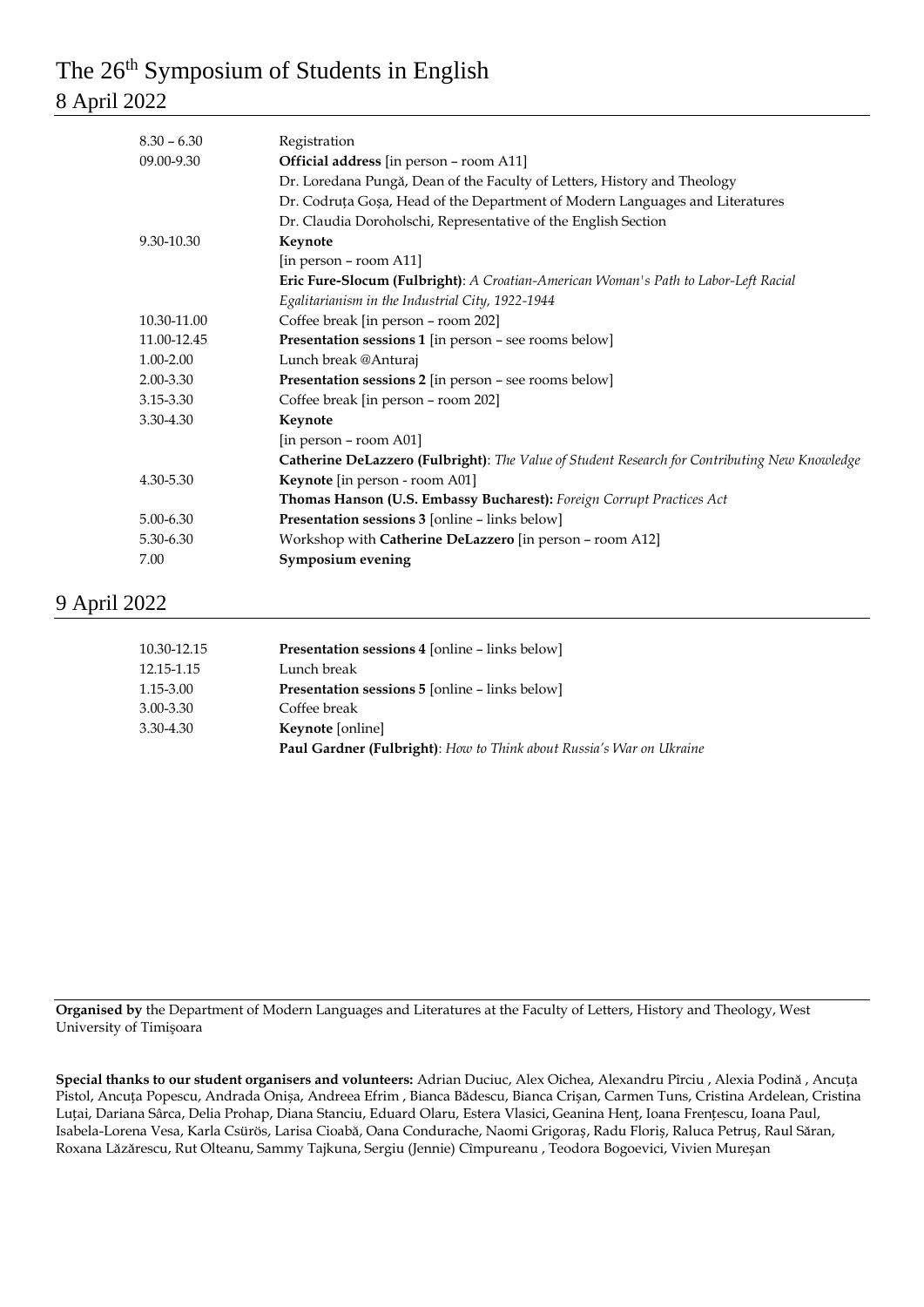| <b>FILM AND T.V. STUDIES</b><br><b>Room: 248</b><br>Moderator: Karla-Claudia Csürös                                                     | <b>AMERICAN STUDIES</b><br><b>Room: 201</b><br>Moderator: Adrian Duciuc                                                                                          |
|-----------------------------------------------------------------------------------------------------------------------------------------|------------------------------------------------------------------------------------------------------------------------------------------------------------------|
| Ema Anitei<br>Babes-Bolyai University<br>Cyberpunk and the Fetishization of Asian Culture in<br>Johnny Mnemonic                         | Alexandru Pîrciu<br>West University of Timișoara<br>Elements of moral panic in pro-life stances: An exploratory<br>analysis of right-wing news discourse         |
| Ioana Paul-Faina<br>West University of Timisoara<br>The Tripartite Psyche and Film Noir Characters                                      | <b>Tommy Pieterse</b><br>Radboud University<br>Audience-Driven Variation of African-American English in<br>Broadcast Interviews                                  |
| Teodora-Maria Bogoevici<br>West University of Timisoara<br>Noir Femme-Fatale – the Personification of Patriarchal<br>Fears in the 1940s | Oana Condurache<br>West University of Timisoara<br>Should Chicano Literature Be Part of "American Studies"?                                                      |
| Karla-Claudia Csürös<br>West University of Timișoara<br>The ecogothic in Mike Flanagan's <i>Midnight Mass</i> (2021)                    | <b>Adrian Duciuc</b><br>West University of Timisoara<br>Born in the USA: Personal Crises in Philip Roth's American<br><i>Pastoral</i> and <i>The Human Stain</i> |

## **FRIDAY 2.00-3.30 PRESENTATION SESSIONS 2 [in person]**

| <b>GENDER STUDIES I</b><br><b>Room: 248</b><br>Moderator: Alexandru Pîrciu                                                                                 | <b>POETRY</b><br><b>Room: 202</b><br>Moderator: Oana Condurache                                                                   | <b>NARRATOLOGY AND</b><br><b>ADAPTATION STUDIES</b><br><b>Room: 201</b><br>Moderator: Rut Olteanu                                                       |
|------------------------------------------------------------------------------------------------------------------------------------------------------------|-----------------------------------------------------------------------------------------------------------------------------------|---------------------------------------------------------------------------------------------------------------------------------------------------------|
| Flavia-Cristina Ardelean<br>West University of Timișoara<br>Queer Representation in the Media                                                              | Codrin Aniculăese<br>Babes-Bolyai University<br>Wordsworth's Anxiety: an Inquiry<br>into the Paradoxical Wordsworthian<br>Sublime | Bianca-Maria Bădescu<br>West University of Timișoara<br>How to steal the Sun. How to save the<br>Phoenix from his Ashes                                 |
| Mihai Oichea<br>West University of Timișoara<br>Reversed gender roles and<br>undermining hegemonic masculinity<br>in Brokeback Mountain and Flyin'<br>West | Gabriela Alexandra Torjoc<br>University of Bucharest<br>Manners of expressing equality in<br>Walt Whitman's Song of Myself        | Georgiana-Denisa Popescu<br>West University of Timișoara<br>Fictional worlds we dive in                                                                 |
| Jennie<br>West University of Timișoara<br>Queer literature - Call me by your<br>name by Andre Aciman                                                       |                                                                                                                                   | Roxana-Delia Prohap<br>West University of Timișoara<br>Internet memes: adaptations of Jane<br>Austen's novel Pride and Prejudice in<br>the 21st century |
| Sayantani Choudhury<br><b>English and Foreign Languages</b><br>University<br>Wide Sargasso Sea as a Postcolonial<br><b>Feminist Retelling</b>              |                                                                                                                                   |                                                                                                                                                         |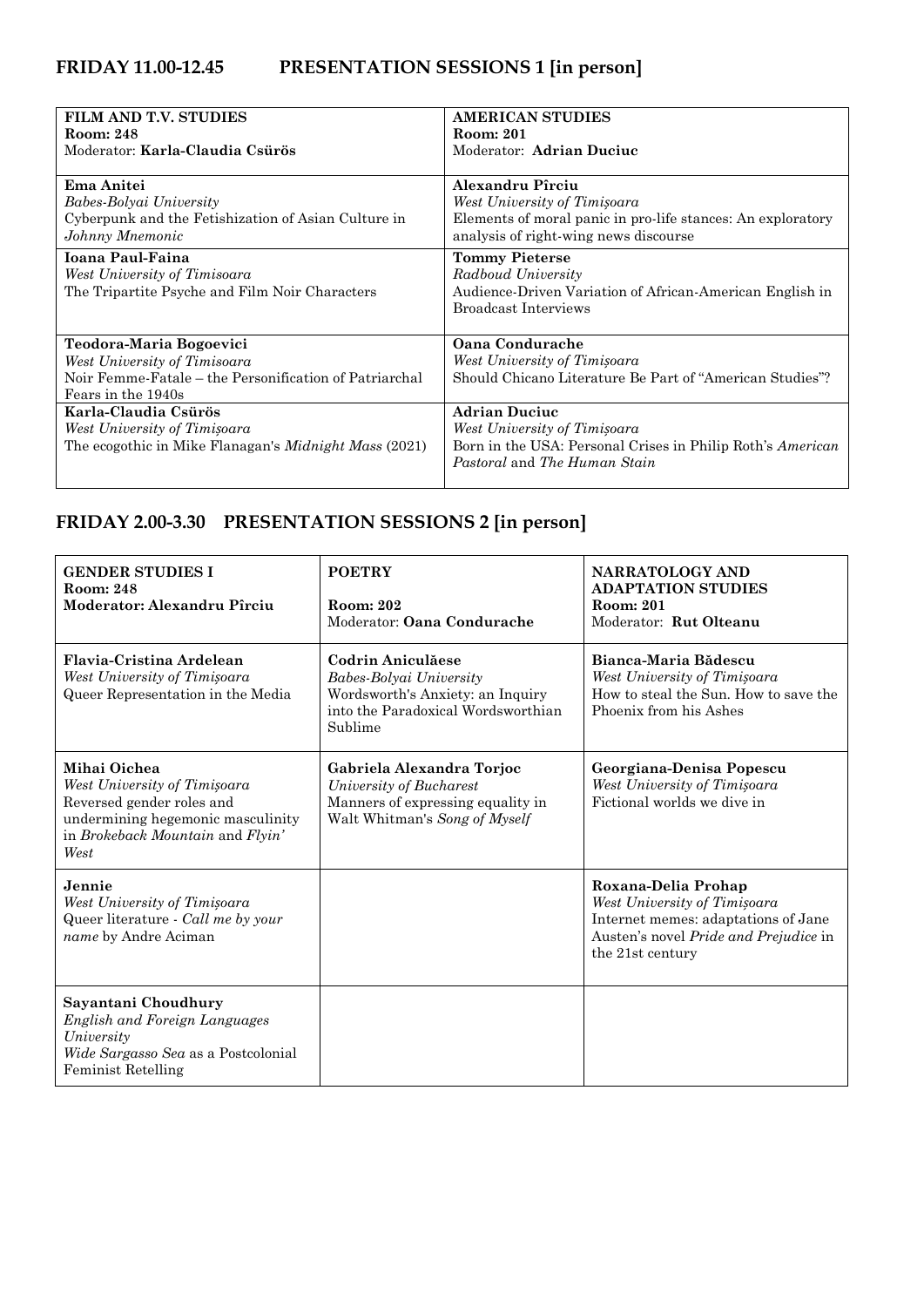## **FRIDAY 5.00-6.30 PRESENTATION SESSIONS 3 [online + in person]**

| <b>BRITISH LITERATURE [online]</b><br>Moderator: Bianca Crișan                                                                                                                  | LINGUISTICS [online]<br>Moderator: Raluca Petrus                                                                                                                   | <b>WORKSHOP</b> [in person, starts at<br>5.30]<br>Room: A12                             |
|---------------------------------------------------------------------------------------------------------------------------------------------------------------------------------|--------------------------------------------------------------------------------------------------------------------------------------------------------------------|-----------------------------------------------------------------------------------------|
| Andreea Moise<br>University of Bucharest<br><b>Political Narratives of Brexlit:</b><br>Resisting Nationalist Britishness in<br>Ali Smith's Autumn                               | Pankhuri Singh<br>University of Delhi<br>I. A. Richards theory of metaphor:<br>The multi-faceted nature of<br>metaphoric language                                  |                                                                                         |
| Giorgiana-Maribel Voiasciuc<br>University of Bucharest<br>How "Essay on Man" is concretized in<br>Jonathan Swift's <i>Gulliver's Travels</i><br>and Shelley Mary's Frankenstein | <b>Franco Tondi</b><br>University of Catania<br>The Americanization of English                                                                                     | <b>Catherine DeLazzero</b><br>Methods for Researching Writing<br>and Communication that |
| <b>Mario Valori</b><br>University of Tuscia<br>It's got to be a girl. It's more exciting.<br>Beautiful girl lying lifeless in the<br>snow.                                      | <b>Runze Qian</b><br>University of Toronto<br>"It's not" or "It isn't": The Distribution<br>of Pro-Aux-Neg Contraction in Three<br>Registers from Canadian English | Supports Peace and Justice                                                              |

## **SATURDAY 10.30-12.15 PRESENTATION SESSIONS 4 [online]**

| POP CULTURE                   | <b>GENDER STUDIES II</b>      | <b>TRAUMA STUDIES</b>        | <b>IRISH STUDIES</b>        |
|-------------------------------|-------------------------------|------------------------------|-----------------------------|
| Moderator: Radu Floris        | Link:                         | Link:                        | Link:                       |
|                               | Moderator: Mihai Oichea       | Moderator: Rut Olteanu       | Moderator: Raul Săran       |
| Shayeri Bhattacharyya         | Riti Rani                     | Maria-Simona Bica            | Andrei-Bogdan Popa          |
| Jadavpur University           | University of Delhi           | West University of           | Babeș-Bolyai Univeristy     |
| "I'll Be There for You": The  | The Prisons We Broke of       | Timisoara                    | Satire and Gender in the    |
| Idea of the Public and the    | Patriarchy and Casteism:      | Edgar Allan Poe and Sylvia   | Language of Early Irish Law |
| Private in the American       | Study of Indian Dalit society | Plath: The Language of       |                             |
| Sitcom Friends                |                               | Trauma                       |                             |
| Gina - Elena Leuștean         | Margareta Luisa Boicu         | Ana-Maria Spânu              | Ada Beleuță                 |
| West University of            | West University of            | Babeș-Bolyai University      | Babeș-Bolyai University     |
| Timisoara                     | Timisoara                     | Military Housekeeping and    | The Ethics of 'Self-        |
| The English-speaking world    | The desintegration of the     | Unacknowledged Heroism:      | Restriction' in Biofiction  |
| in anime and manga: JoJo's    | shaman woman in the           | Gender Slippage and Role     |                             |
| <i>Bizarre Adventure</i> and  | civilized world of America    | Reversal in Pat Barker's     |                             |
| Western pop culture           |                               | Regeneration                 |                             |
| Maria Luiza Dumitrescu        | Denisa Ştefan                 | Iliana-Gabriela              |                             |
| University of Bucharest       | West University of            | Dumitrescu                   |                             |
| "Everyone faces darkness on   | Timisoara                     | University of Bucharest      |                             |
| their own" - How sadness is   | Queer Gothic tendencies in    | The Importance of            |                             |
| metaphorically                | Something that needs          | Representations of Crisis in |                             |
| conceptualised in rock lyrics | nothing by Miranda July       | Refugee Performance and in   |                             |
|                               |                               | Trauma Recognition, as       |                             |
|                               |                               | Exemplified in "The          |                             |
|                               |                               | Container" by Clare Bayley   |                             |
| <b>Muskan Verma</b>           | Apoorva Sardana               |                              |                             |
| University of Delhi           | <b>Amity University</b>       |                              |                             |
| "The Gaze is alert            | Caste Subjugation and         |                              |                             |
| everywhere": Surveillance,    | Female Resistance as a        |                              |                             |
| Consumerism and Popular       | Cultural Norms: A Insight     |                              |                             |
| Culture through Peter         | to Bama's Sangati             |                              |                             |
| Weir's movie The Truman       |                               |                              |                             |
| Show and George Orwell's      |                               |                              |                             |
| novella 1984                  |                               |                              |                             |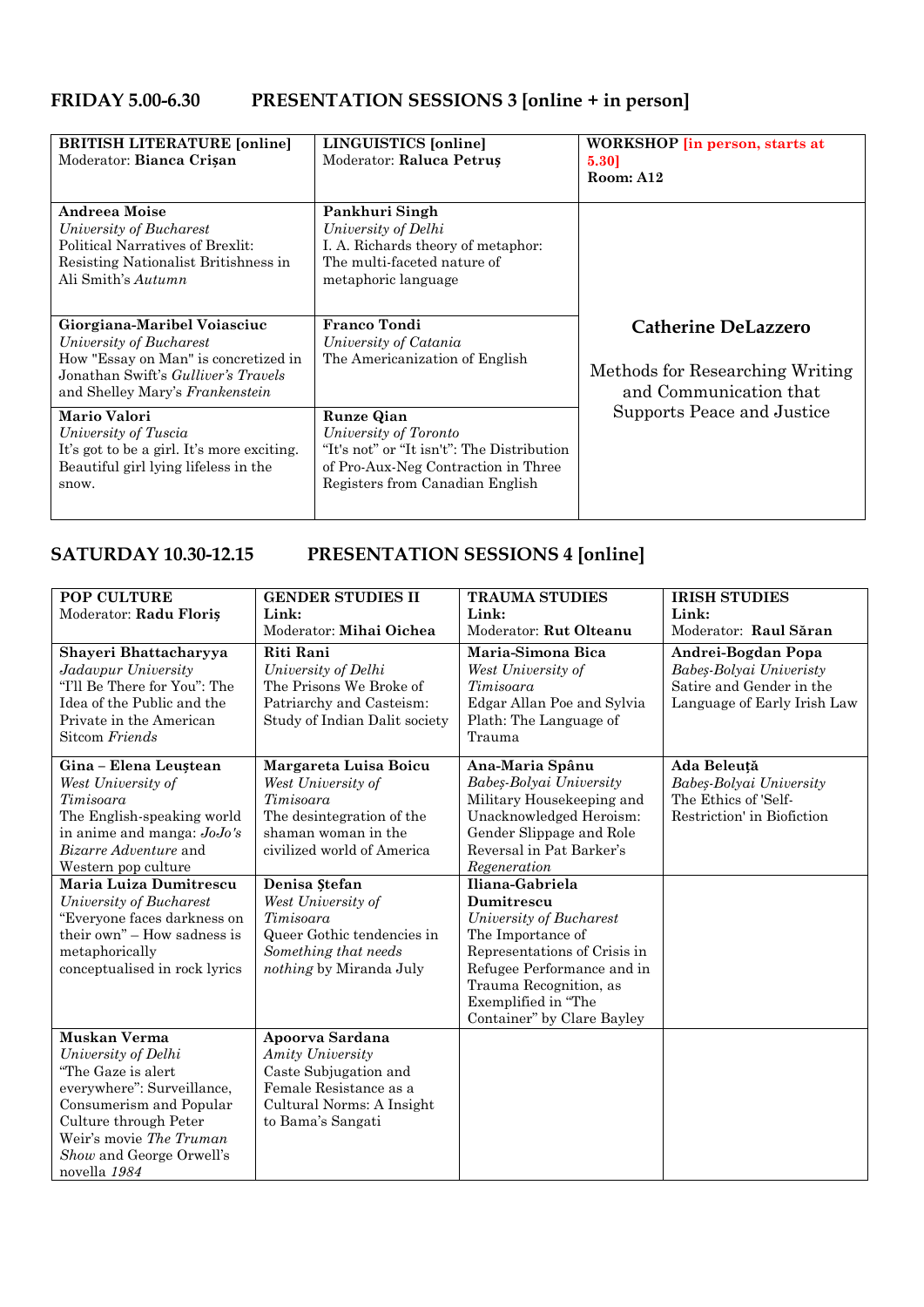### **SATURDAY 1.15-3.00 PRESENTATION SESSIONS 5 [online]**

| <b>DRAMA</b>                 | <b>AMERICAN</b>                                         | THE HANDMAID'S TALE                                        | <b>POETRY</b>                 |
|------------------------------|---------------------------------------------------------|------------------------------------------------------------|-------------------------------|
| Link:                        | <b>LITERATURE</b>                                       | Link:                                                      | Link:                         |
| Moderator: Sammy             | Link:                                                   | Moderator: Dariana                                         | Moderator: Ancuța             |
| Tajkuna                      | Moderator: Raul Săran                                   | Sârca                                                      | Popescu                       |
|                              |                                                         |                                                            |                               |
|                              |                                                         |                                                            |                               |
| Andreea Alexandra Calin      | <b>Siddharth Khare</b>                                  | Isabela-Lorena Vesa                                        | <b>Irina Botea</b>            |
| University of Bucharest, KU  | The University of Edinburgh                             | West University of Timișoara                               | University of Bucharest       |
| Leuven University            | The Chocolate War: On                                   | Female fertility and                                       | Universal cyclicity and the   |
| The Consumerist Dream        | Power, Agency and                                       | childbearing: Analysing the                                | meeting of the contraries in  |
|                              | Optimism                                                | concept of fertility in the                                | "Because I could not stop for |
|                              |                                                         | novel The Handmaid's Tale<br>in correlation to our current | Death" by Emily Dickinson     |
|                              |                                                         | society by Margret Atwood                                  |                               |
| Sammy Tajkuna                | <b>Teodora Leon</b>                                     | <b>Mihaela Tone</b>                                        | Vani Nautiyal                 |
| West University of Timisoara | University of Bucharest                                 | University of Bucharest                                    | University of Delhi           |
| The mystery of the           | A Child's Composure during                              | Beyond the "Handmaid's"                                    | "Kuch Ishq Kiya, Kuch         |
| monarchy. A look at the film | World Disclosure - Identity                             | Tale: Female Perpetration at                               | Kaam Kiya": Love,             |
| and the book The Lion in     | Shaping in Mark Twain's                                 | Play in Bruce Miller's The                                 | Revolution, and National      |
| Winter by James Goldman.     | "Adventures of Huckleberry                              | Handmaid's Tale                                            | Identity, in the Poetry of    |
|                              | Finn" and Sue Monk Kidd's                               |                                                            | Faiz Ahmed Faiz               |
|                              | "The Secret Life of Bees"                               |                                                            |                               |
| Ana-Maria Spânu              | Suparna Roy                                             | Oana Dragomir                                              |                               |
| Babeș-Bolyai University      | West Bengal Univeristy of                               | West University of Timișoara                               |                               |
| Flagellum Dei: Physical and  | <b>Teachers Training Research</b>                       | I'm (only) good at being bad.                              |                               |
| Moral Deformity in           | and Education                                           | I'm the bad guy, duh.                                      |                               |
| Shakespeare's Richard III    | Gender Studies and English                              |                                                            |                               |
|                              | Literary Texts: Reflecting on                           |                                                            |                               |
|                              | Charlotte Perkin Gilman's<br>Herland and Alice Walker's |                                                            |                               |
|                              |                                                         |                                                            |                               |
|                              | The Color Purple.<br>Adela Chindriş                     |                                                            |                               |
|                              | West University of Timișoara                            |                                                            |                               |
|                              | Suburban America as a                                   |                                                            |                               |
|                              | place where myths are                                   |                                                            |                               |
|                              | reinforced                                              |                                                            |                               |
|                              |                                                         |                                                            |                               |
|                              |                                                         |                                                            |                               |

## **HOW DO I GET MY PAPER PUBLISHED?**

In order for your paper to be considered for publication, it needs to be original research work and obey the following guidelines.

#### **CHECKLIST FOR PUBLICATION:**

Make sure you do the following before you submit your papers for publication – otherwise your papers WILL NOT be accepted:

- □ make sure you are submitting **original work**! Please read https://wts.indiana.edu/writing
	- guides/plagiarism.html in order to make sure you don't plagiarize unintentionally.
- □ write according to the format below; **complete**, **accurate** references done according to **standard** are **essential**.
- $\square$  check your spelling and language before you submit the paper papers containing spelling and grammar mistakes will not be accepted for publication
- $\square$  submit the paper in electronic format (by e-mail)
- $\square$  be prepared to review the paper at the request of the editors